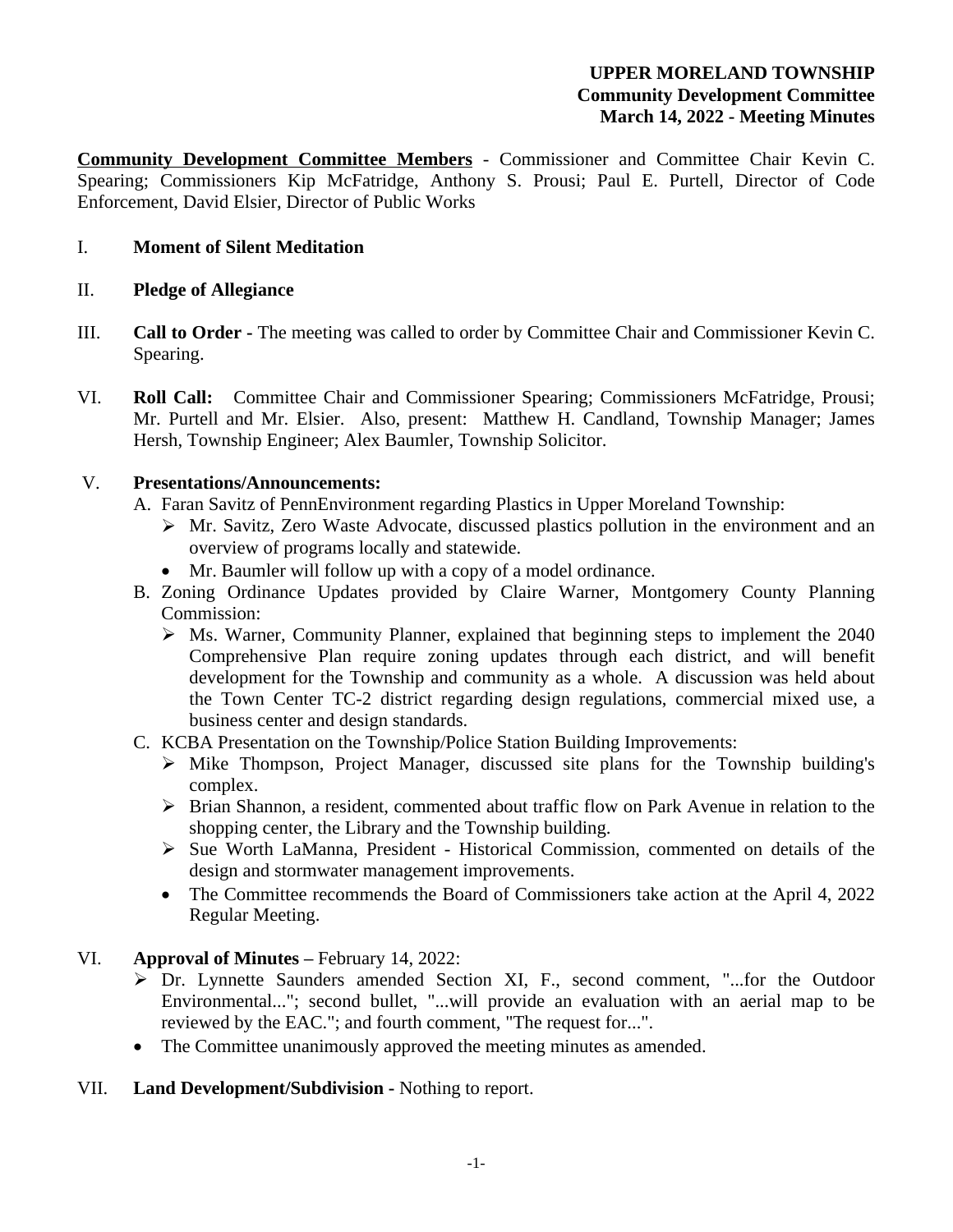#### VIII. **Other Items:**

- A. Obstruction within Township Easement 220 Newington Drive:
	- The Committee recommends the Board of Commissioners take action at the April 4, 2022 Regular Meeting.
- B. Proposal by McMahon & Associates, Inc. to design Willow Grove Interchange Improvements:
	- $\triangleright$  Anton Kuhner, McMahon Associates, Inc., discussed the project requirements, costs and grant funding for replacement of the Route 611 bridge structure, and construction of a second lane on the PA Turnpike ramp from southbound Route 611.
	- The Committee recommends the Board of Commissioners take action at the April 4, 2022 Regular Meeting.
- C. Blair Mill Road Intersection Project:
	- $\triangleright$  Mr. Kuhner briefly discussed the design plan which involves potential easements and will follow up with Mr. Candland.
- D. Sketch presentation for a proposed ModWash car wash and Take Five Oil change facility at 2711-2715 Easton Road:
	- $\triangleright$  An attorney for the property owners discussed the sketch plan to consolidate existing parcels, demolish the existing buildings and to build ModWash and Take Five Oil.
	- $\triangleright$  The Committee and the applicant discussed concerns about stacking traffic, noise and the entrance, and impact to the residential neighborhood.
	- The Committee will continue a discussion at the April 11, 2022 Community Development Committee Meeting.

# IX. **Old Business:**

- A. Maryland Road Culvert Project:
	- Chris Seaman, Senior Project Manager at McMahon Associates, discussed the culvert structure, a possible rehabilitation solution and tasks involved. Anton Kuhner, P.E., further reviewed design details, requirements and costs.
	- The Committee recommends the Board of Commissioners take action at the April 4, 2022 Regular Meeting.
- B. Library Restroom Restorations:
	- $\triangleright$  Mr. Candland stated that improvements outlined in the memo will cost approximately \$16,000.
	- $\triangleright$  The Committee commented their support for the updates.
	- The Committee recommends the Board of Commissioners take action at the April 4, 2022 Regular Meeting to allocate funding not to exceed \$20,000.

# XI. **New Business:**

- A. Responsible Contractor Ordinance (RCO) Discussion:
	- Commissioner Spearing reiterated that there are contractor challenges that elevate project costs around the Township and surrounding communities.
	- $\triangleright$  The Committee discussed issues concerning costs thresholds in the ordinance.
	- Mr. Hersh will compare RCOs from neighboring municipalities and Mr. Baumler will provide a draft for review.
	- The Committee will continue a discussion at the May 9, 2022 Community Development Committee Meeting.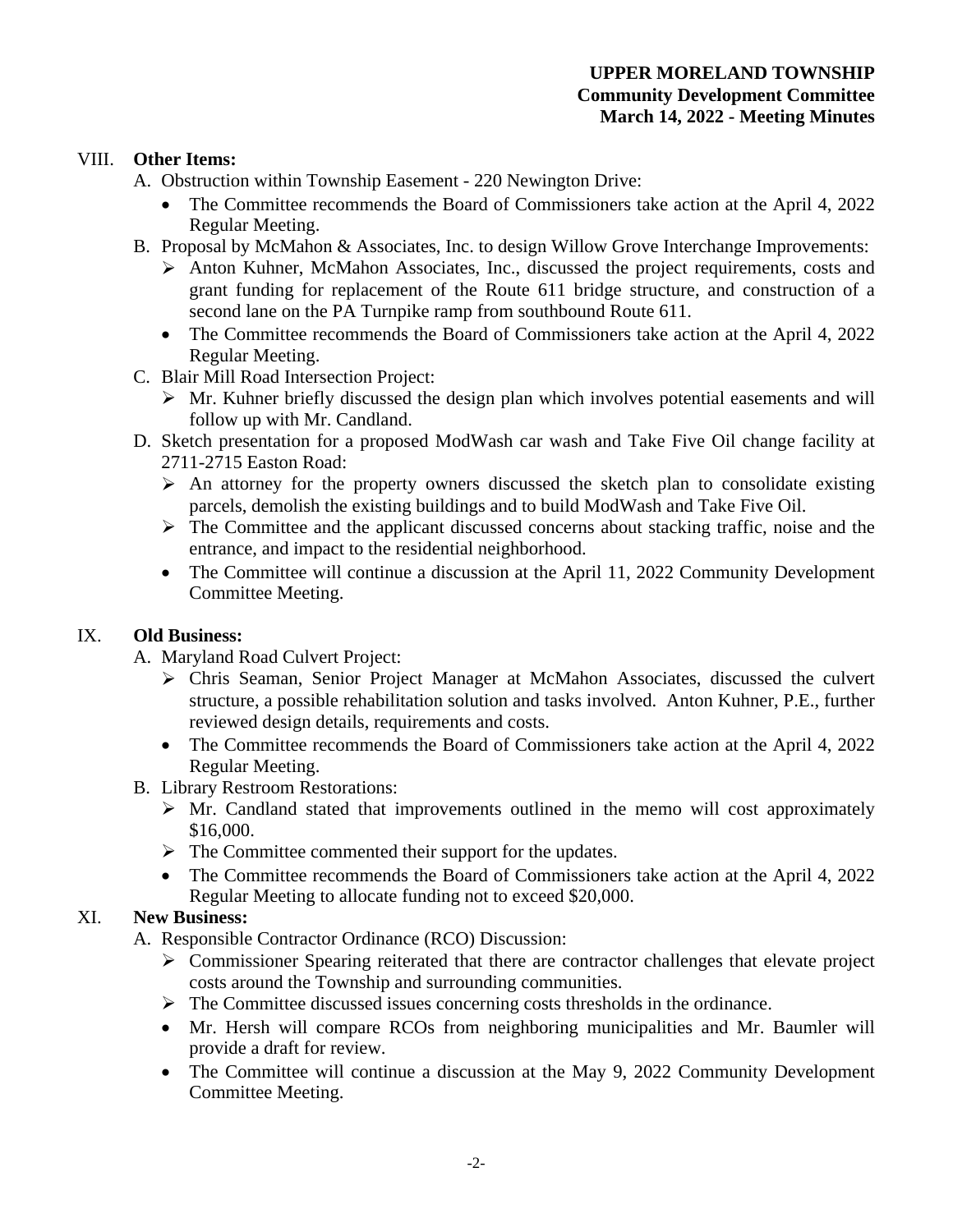#### XII. **Acceptance and Approval of the following monthly reports for February 2022:**

- A. Code Enforcement Department Reports Nothing further to report.
- B. Public Works Department Report and Recycling Report Nothing to report.
- C. Engineer's Report Mr. Hersh discussed the following Nothing to report.
- D. Landscape Architect's Report Commissioner Spearing reviewed items from the report.
- E. Traffic Engineer's Report Anton Kuhner, McMahon Associates, Inc., briefly discussed items concerning:
	- $\triangleright$  Updates on Byberry Road and Davisville Road utility relocation, paving, traffic signal poles and signal improvements, and grant awards.
	- $\triangleright$  The restricted traffic signage approval for Mill Road is being coordinated with the Attorney General's office. Mr. Kuhner will follow up with PennDOT to obtain the final agreement.
	- $\triangleright$  Recommendations with costs to resolve the Welsh Road and Computer Avenue pedestrian traffic signal conflicts.
		- The Committee agreed that Mr. Kuhner should notify PennDOT's engineer to gradually implement improvements for the area.
	- Commissioner Spearing inquired on the traffic signals errors at Sycamore Avenue and Easton Road and Mr. Elsier replied that an adjustment is needed in the programming.
- F. Environmental Advisory Council (EAC) Dr. Lynnette Saunders, Chair, discussed the following:
	- Welcomed James Morrison as a new member of the EAC.
	- $\triangleright$  Requested to pursue a rain garden in the area by Bonnet Lane Park where the culvert comes off of Mill Road.
	- $\triangleright$  Planning continues for the Earth Day event on April 23, 2022, which will offer an animal presentation, DJ and food.
	- $\triangleright$  Communicating with the Elementary School to plant a shade tree with an educational sign, and eventually do the same at the Middle School.
	- Requested to install a water bottle filling station at Masons Mill Park.
	- $\triangleright$  Requested to hang banners advertising the Earth Day event at the corner of Masons Mill Road and Byberry Road as well as at the entrance to the Park.
- G. Upper Moreland Historical Commission Sue Worth LaManna, President, discussed the following:
	- $\triangleright$  The historical sign project continues, signs have been installed in the Downtown area, and inquired about the status of the Mineral Springs signs.
		- o Mr. Elsier replied that one sign for the High School is awaiting approval by the School Board and one sign for the Park needs to be created.
		- The Committee directed Mr. Purtell to provide a marker for the location of the sign at the High School. Mr. Purtell requested that the Commission provide details for the High School and for the Park.
		- The Committee will continue a discussion at the April 11, 2022 Community Development Committee Meeting.
	- $\triangleright$  Requested the status of an engineered large grate to place over the Mineral Springs, which filters debris, and Commissioner McFatridge described details of the grate.
	- Requested the status on communications with property owners regarding installation of signs at locations such as the Red Lion Inn, Willow Inn, Methodist Church, and Fountain Inn. Commissioner McFatridge replied that property owners have been notified and